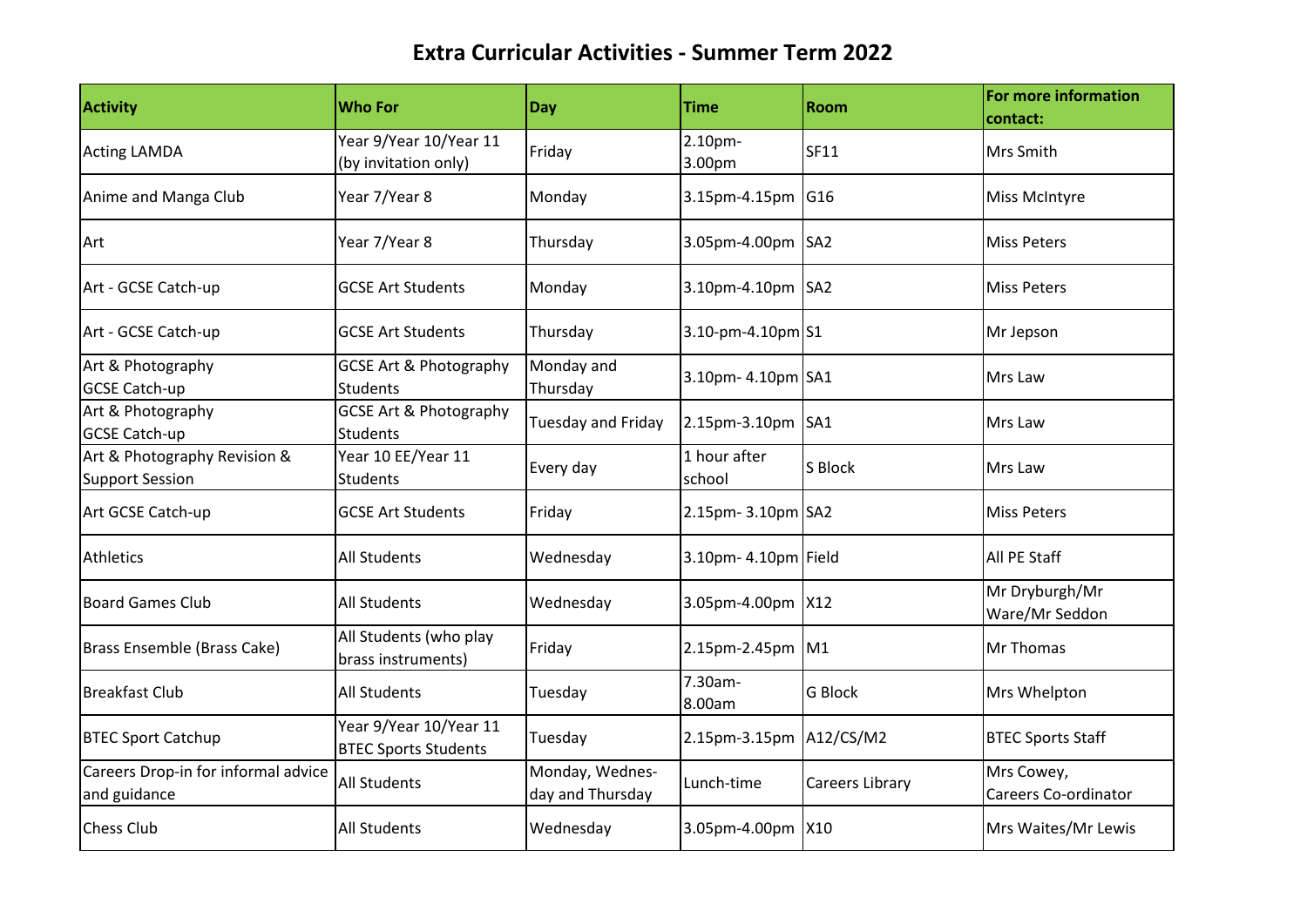| <b>Activity</b>                                                | <b>Who For</b>                                 | <b>Day</b>                          | <b>Time</b>               | <b>Room</b>                    | For more information<br>contact: |
|----------------------------------------------------------------|------------------------------------------------|-------------------------------------|---------------------------|--------------------------------|----------------------------------|
| Code Club                                                      | Year 7/Year 8/Year 9                           | Wednesday                           | 3.05pm-4.05pm X18         |                                | Mr Farmer                        |
| <b>Computer Science &amp; Creative</b><br>iMedia Study/Catchup | Year 9/Year 10/Year 11                         | Monday, Wednes-<br>day and Thursday | 3.05pm-4.05pm X15         |                                | <b>Mrs Morris</b>                |
| <b>Construction Club Catchup</b>                               | Year 9/Year 10<br><b>Construction Students</b> | Monday                              | 3.10pm-4.10pm W1          |                                | Mr Rulf                          |
| <b>Construction Club Catchup</b>                               | Year 9/Year 10<br><b>Construction Students</b> | Tuesday                             | 2.15pm-3.15pm W1          |                                | Mr Rulf                          |
| <b>Creative iMedia and Business</b><br>Catchup                 | Year 9/Year 10/Year 11                         | <b>Tuesday and Friday</b>           | 2.15pm-3.15pm X15         |                                | <b>Mrs Moris</b>                 |
| <b>Creative Writing</b>                                        | Year 7/Year 8                                  | Wednesday                           | 3.15pm-4.00pm G15         |                                | <b>Miss Price</b>                |
| Cricket                                                        | <b>All Students</b>                            | Monday                              | 3.10pm-4.10pm Field/Astro |                                | Mr Skeoch                        |
| Dance Club                                                     | Year 7/Year 8                                  | Tuesday                             | 2.15pm-3.15pm SF14        |                                | <b>Miss Fraser</b>               |
| Dance - choreography and<br>performance                        | Year 9 (by invitation)                         | Monday                              | 3.10pm-4.10pm SF14        |                                | <b>Miss Bryant</b>               |
| Drama Club                                                     | Year 8                                         | Monday                              | 3.05pm-4.15pm SF11        |                                | Mrs Smith                        |
| Duke of Edinburgh Award                                        | Year 10 (by application)                       | Monday Wk 2                         | 3.10pm-4.10pm A12         |                                | <b>Miss Taylor</b>               |
| Eco Club                                                       | <b>All Students</b>                            | Wednesday                           | 3.15pm-3.45pm S5          |                                | Miss Cutbush                     |
| English Homework Club                                          | <b>All Students</b>                            | Tuesday                             | 2.15pm-3.15pm G1          |                                | Mrs Morgan                       |
| <b>English Lecture Series</b>                                  | Year 10EE/Year 11<br>(invite only)             | Tuesday                             |                           | 2.15pm-3.15pm Old Hall/G11/G12 | <b>Miss Maddison</b>             |
| French Revision & Support<br>Session (Higher Level)            | Year 10 EE/Year 11<br><b>Students</b>          | Thursday                            | 3.10pm-4.10pm SF15        |                                | Ms Consolmagno                   |
| French Revision & Support<br>Session (Foundation Level)        | Year 10EE/Year 11<br><b>Students</b>           | Friday                              | 2.10pm-3.10pm SF15        |                                | Ms Consolmagno                   |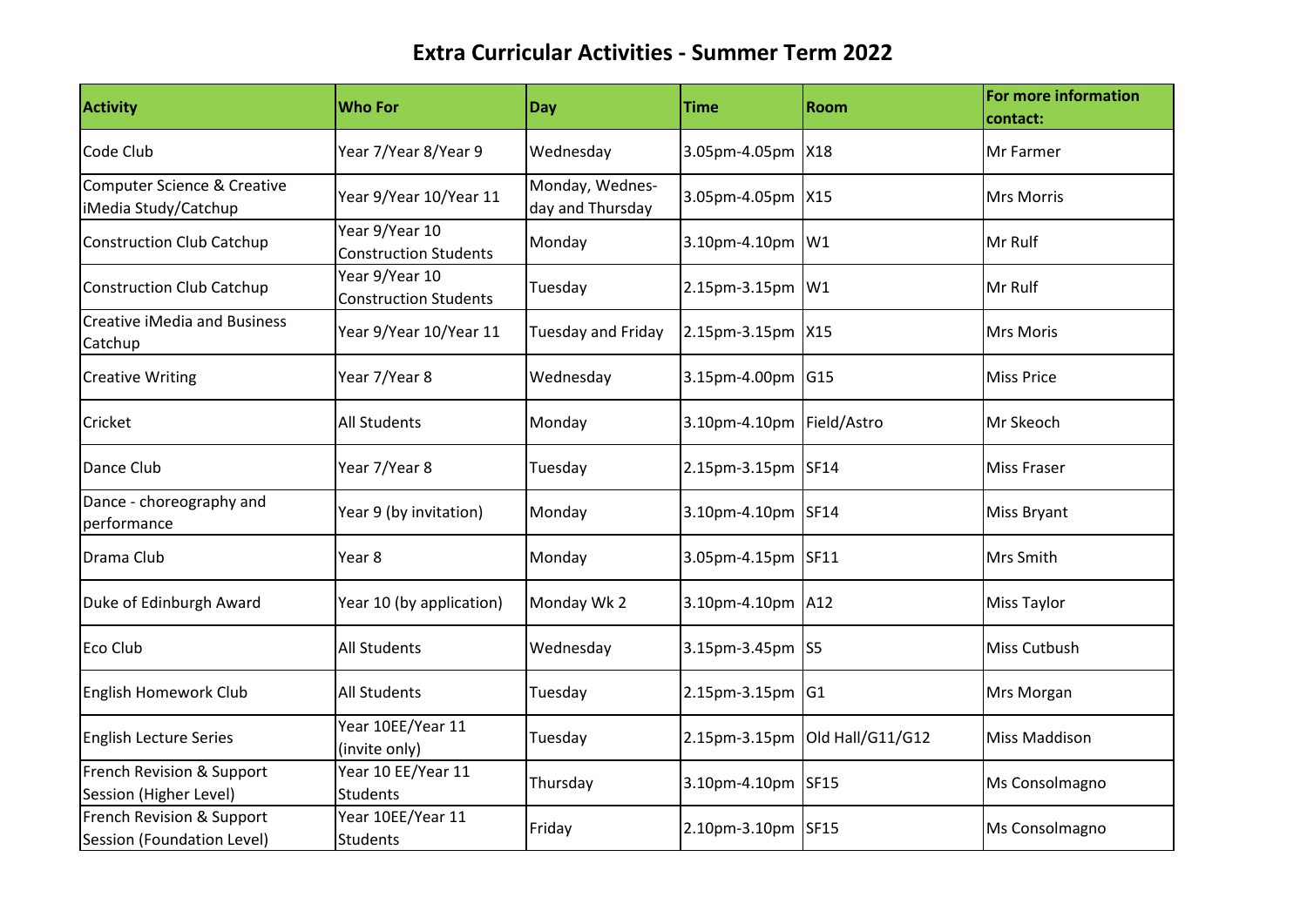| Activity                                         | <b>Who For</b>                               | Day                                     | <b>Time</b>                 | <b>Room</b>                      | For more information<br>contact: |
|--------------------------------------------------|----------------------------------------------|-----------------------------------------|-----------------------------|----------------------------------|----------------------------------|
| <b>GCSE PE</b>                                   | Year 10 EE/Year 11<br><b>Students</b>        | Tuesday                                 | 2.10pm-3.10pm A12           |                                  | Mrs Whelpton                     |
| Geography DIY Surgery                            | All Geography Students                       | Monday - 18 Apr/<br>2 May/20 Jun/4 July |                             | 3.15pm- 4.15pm D Block ICT suite | Miss K Philpot                   |
| <b>Geography Revision</b><br>and Support Session | Year 10EE/Year 11<br><b>Students</b>         | Monday                                  | 3.10pm-4.10pm D17/D18/D19   |                                  | <b>Geography Department</b>      |
| German KS4 Support<br>(Higher Tier)              | Year 10 EE/Year 11<br>German Students        | Thursday                                | 3.10pm-4.00pm SF4           |                                  | Mr Surgeon/Mr Wild               |
| German KS4 Support<br>(Foundation Tier)          | Year 10 EE/Year 11<br><b>German Students</b> | Friday                                  | 2.15pm-3.00pm SF4           |                                  | Mr Surgeon/Mr Wild               |
| <b>Graphic Design Catchup</b>                    | Year 10 Graphic Design<br><b>Students</b>    | Thursday                                | 3.10pm-4.10pm W1            |                                  | Mr Rulf                          |
| Graphic Design Catchup                           | Year 10 Graphic Design<br>Students           | Wednesday                               | 3.10pm-4.10pm W1            |                                  | Mr Rulf                          |
| Greenpower                                       | <b>All Students</b>                          | Tuesday                                 | 2.10pm-3.10pm W7            |                                  | Mr Smith                         |
| Handball                                         | <b>All Students</b>                          | Thursday                                | 3.10pm-4.10pm Astro         |                                  | Mr Brown                         |
| <b>Hairdressing Revision</b>                     | Year 11 and Year 9 EE                        | Monday                                  | 3.05pm-4.00pm H1            |                                  | Miss Osborne                     |
| <b>Hairdressing Revision</b>                     | Year 10                                      | Tuesday                                 | 2.10pm-3.00pm H1            |                                  | Miss Osborne                     |
| <b>Higher Statistics</b>                         | Year 10 (by invite only)                     | Wednesday                               | 3.05pm-4.00pm X9            |                                  | Miss Clitheroe/<br>Mrs Long      |
| <b>Interactive Club</b>                          | <b>All Students</b>                          | Friday                                  | 2.15pm-3.15pm G Block       |                                  | <b>Mrs Whiffin</b>               |
| Library & Resource Centre                        | All Students                                 | Monday/Wednes-<br>day/Thursday          | 08.30am-<br>15.50pm         | Library                          | Mrs Good                         |
| Library & Resource Centre                        | <b>All Students</b>                          | Tuesday/Friday                          | 0.30am-<br>15.20pm          | Library                          | Mrs Good                         |
| Martial Arts - Hampshire Taiho<br>Jutsu          | <b>All Students</b>                          | Wednesday                               | 3.00pm-5.00pm Gymn, G Block |                                  | Mrs Steere/PE Dept.              |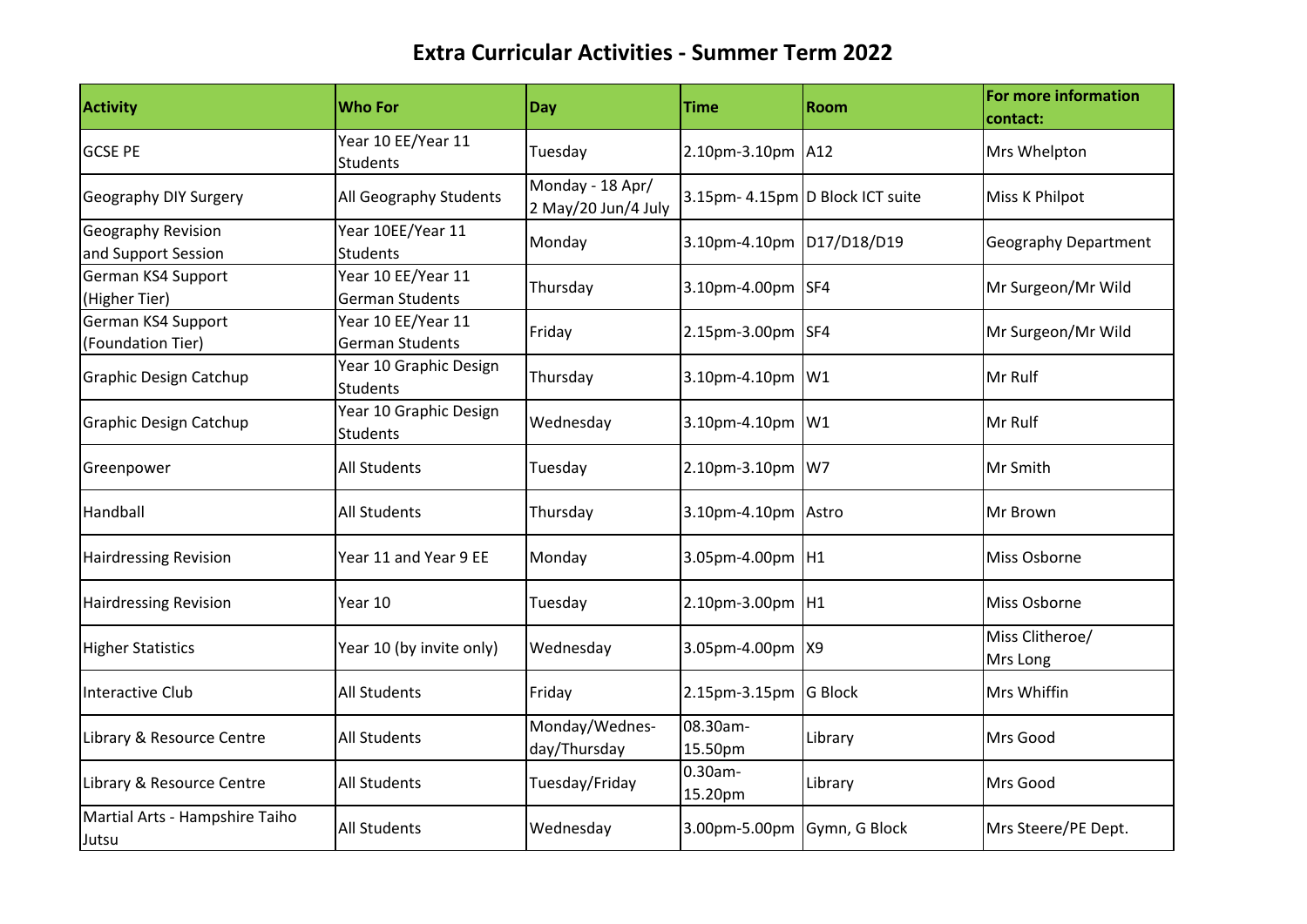| <b>Activity</b>                                 | <b>Who For</b>                             | Day                                 | <b>Time</b>               | Room           | For more information<br>contact:        |
|-------------------------------------------------|--------------------------------------------|-------------------------------------|---------------------------|----------------|-----------------------------------------|
| Maths GCSE Workshop                             | Year 10/Year 11                            | Wednesday                           | 3.05pm-4.00pm X14         |                | Mr Welch/Mr Evans                       |
| Maths Homework Club                             | <b>All Students</b>                        | Wednesday                           | 3.05pm-4.00pm X6          |                | Mr Elliott                              |
| <b>Media Studies Revision</b>                   | Year 11                                    | Friday                              | 2.10pm-3.10pm A12         |                | Mr Duke                                 |
| Music - GCSE<br><b>Listening Paper Revision</b> | <b>Year 111</b>                            | Tuesday                             | 2.15pm-3.00pm M3          |                | <b>Mrs Tanner</b>                       |
| Music - GCSE & RSL Coursework                   | Year 10/Year 11                            | Thursday                            | 3.15pm-4.15pm M1/TTR      |                | Mr Edgell                               |
| Revision Café for General revision              | Year 10 EE/Year 11                         | Thursday                            | 3.10pm-4.10pm SF Canteen  |                | Year Leader                             |
| Rounders                                        | All students                               | Thursday                            | 3.10pm-4.10pm Field       |                | Miss Taylor/Mrs<br>Whelpton/Mrs Whiffin |
| RS Revision and Examp Prep                      | Year 11 Exam class                         | Friday                              | 2.15pm-3.15pm S9          |                | Mrs Marr/Mr Hamer                       |
| Science Club                                    | Year 7/Year 8                              | Thursday                            | 3.10pm-4.00pm S3          |                | Mr Gregory                              |
| <b>Science Revision</b>                         | Year 11                                    | Monday                              | 3.10pm-4.10pm S11         |                | Mr Adams                                |
| <b>SEN Homework Club</b>                        | All Years -<br>by invitation only          | Monday, Wednes-<br>day and Thursday | 3.05pm-4.00pm             | D9/D12         | Miss Webb & LSAs                        |
| <b>SEN Homework Club</b>                        | All Years -<br>by invitation only          | <b>Tuesday and Friday</b>           | 2.10pm-3.00pm D9/D12      |                | Miss Webb & LSAs                        |
| <b>SEN Lunch Club</b>                           | All Years -<br>by invitation only          | Every day                           | During Lunch<br>time      | D <sub>9</sub> | Miss Webb & LSAs                        |
| <b>SEN Morning Club</b>                         | All Years -<br>by invitation only          | Every day                           | 8.00am-8.30am D9          |                | Miss Webb & LSAs                        |
| Sociology Revision & Exam Prep                  | Year 10 EE/Year 11 Exam<br><b>Students</b> | Friday                              | 2.15pm-3.15pm H3/H8/H9    |                | Mr Macintyre/Mr<br>Hughes/Mr Hamer      |
| Softball                                        | <b>All Students</b>                        | Monday                              | 3.10pm-4.10pm Field/Astro |                | Mr Duke                                 |